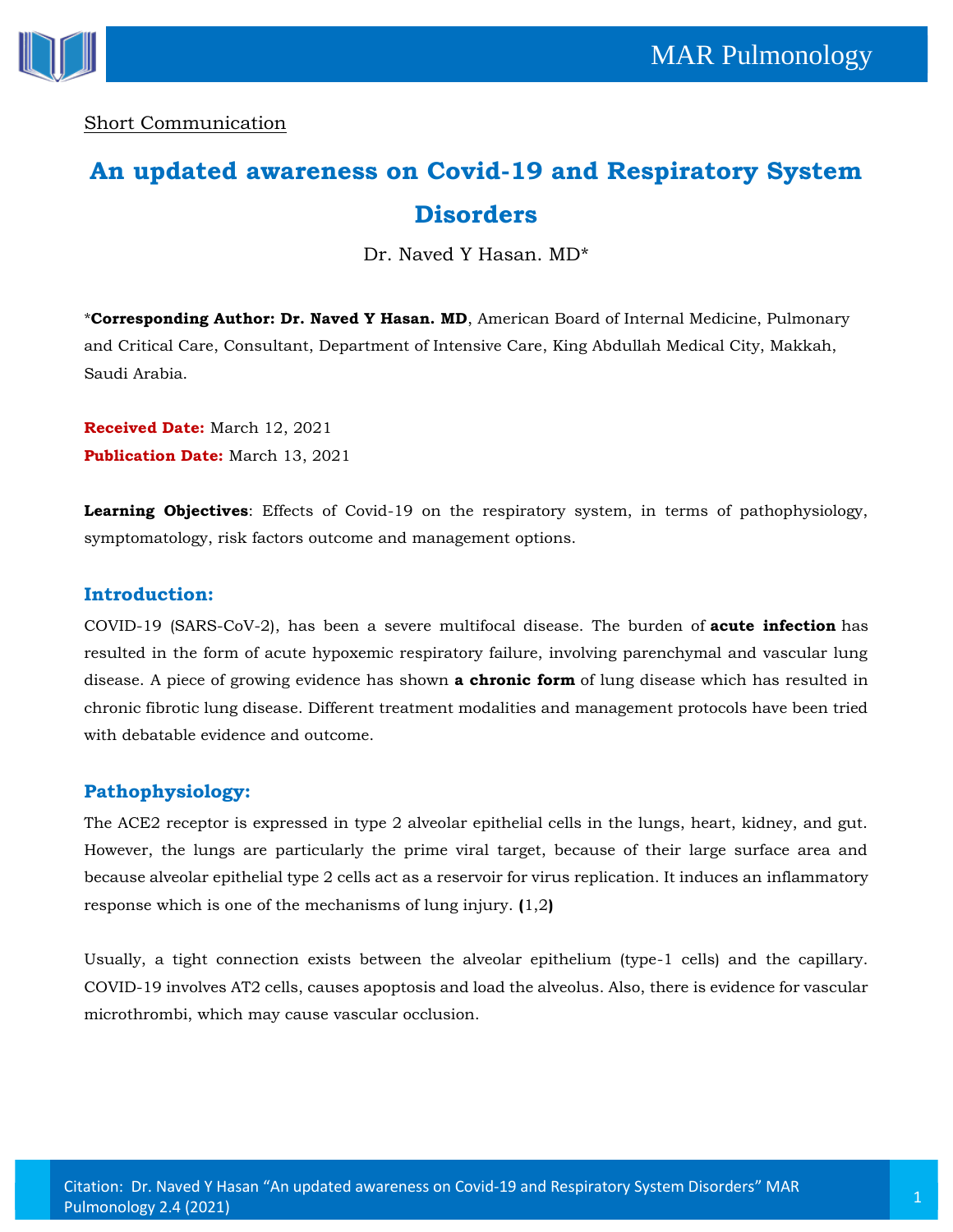

*Cytokine storm syndrome (CSS)*, is a hyperimmune response, secondary to a heavy viral load. Macrophage activation syndrome (MAS) and secondary Hemophagocytic Lymphohistiocytosis (sHLH) are two clinically similar CSSs mechanisms. These result from excess proinflammatory and inadequate inflammatory stimuli. **(**1,2,3**)**

A major issue with COVID-19 is with gas exchange in the alveolus. Physiological mechanisms vary, depending on the severity of the lung involvement. In mild to moderate forms, there is only  $V/Q$ mismatch resulting in hypoxemic respiratory failure, responsive to oxygen therapy. As the disease progresses, the V/Q mismatch gets worse and develops shunt physiology, which does not respond to high oxygen therapy. It results in severe respiratory failure with PaO2/FiO2 reaching less than 100. At this point, the ARDS picture prevails and is managed as such.

These may develop and progress into a variety of clinical conditions:

- Severe pneumonia
- Acute respiratory distress syndrome (ARDS)
- Secondary bacterial infections with or without sepsis
- Vaso occlusive disease.

# **Effect of Covid-19 on chronic lung conditions**:

Patients with chronic lung diseases are at an increased risk of severe respiratory illness.

- The CDC has identified patients with moderate-to-severe asthma, who are at a higher risk for severe respiratory illness when infected with SARS-CoV-2. Patients with chronic obstructive pulmonary disease (COPD) have high levels of ACE2, which increases the risk of severe lung disease. A meta-analysis of seven studies with 1,592 patients, showed up to five times increased severity with COPD.
- The prevalence of chronic respiratory diseases and diabetes were studied in COVID-19 patients in China and was compared with data available for SARS from China, Canada, and Hong Kong. Chronic respiratory diseases are surprisingly underrepresented. However, there might be a higher number of patients with undiagnosed respiratory illnesses.
- A meta-analysis of eight studies, with approximately 46,000 patients, showed the most common comorbidities in severe COVID-19 disease were diabetes and hypertension, followed by cardiac disease and chronic respiratory disease. Further studies are needed to investigate the actual risk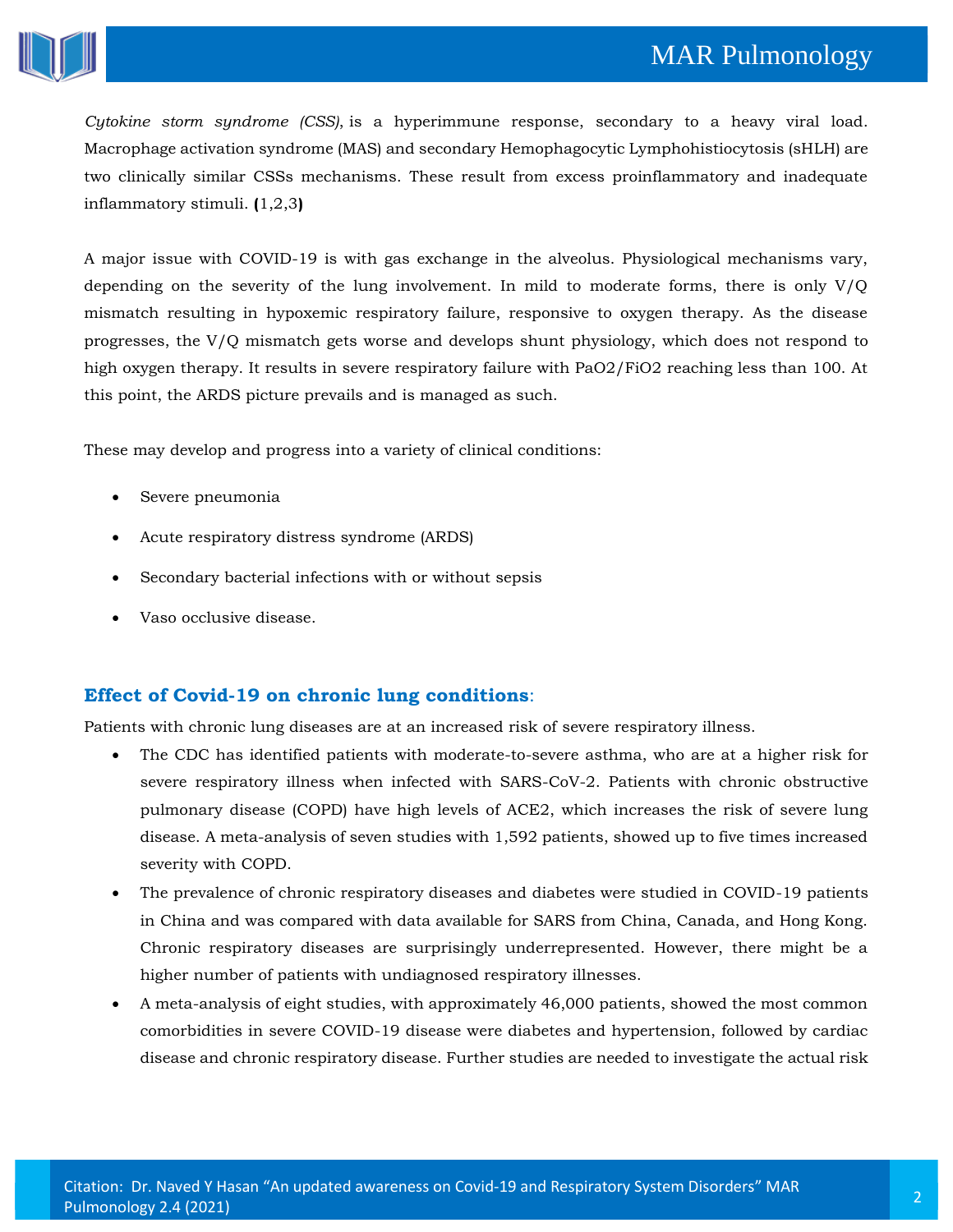

of disease acquisition, severity, and management in these vulnerable populations.

• Currently, there is no evidence to suggest that the utilization of inhaled corticosteroids worsens the risk of COVID-19 acquisition. Hence, the recommendation is to continue the utilization of long-term inhaler therapy for patients with asthma or COPD.

# **Post Covid-19 Lung fibrosis: "Covid Lung"**

#### *Risk factors*: **(**4**)**

- Older age
- Severity: It is the critical category as mentioned above, that has the worst prognosis and the highest chance of developing lung fibrosis.
- ICU Length of stay and need for mechanical ventilation- ICU care is required in 5-12%. The risk of VALI-induced lung injury should be minimized by using Lung protective strategy.
- Smokers. **(**5**)**
- Chronic Alcoholism

## **Management of Acute form**

- Although no randomized control trial exists, the target is to support hypoxemia up to a level of 88-92%. Several options for oxygen delivery exist. These can include:
- A simple nasal cannula, which can provide up to 6 L or approximately 44% FiO2.
- Further oxygen demand can be met by a nonrebreather mask, which can increase flow to 6-15 L while providing 100% FiO2.
- Currently, the utilization of noninvasive ventilation in COVID-19 patients is under intense debate. A high-flow nasal cannula (HFNC) and noninvasive positive-pressure ventilation (NIPPV) have become standards of care in the ICU for patients with hypoxemic respiratory failure, and have been shown to help prevent endotracheal intubation.
- All intubations should be performed, in negative-pressure rooms.
- Minimize bag-mask ventilation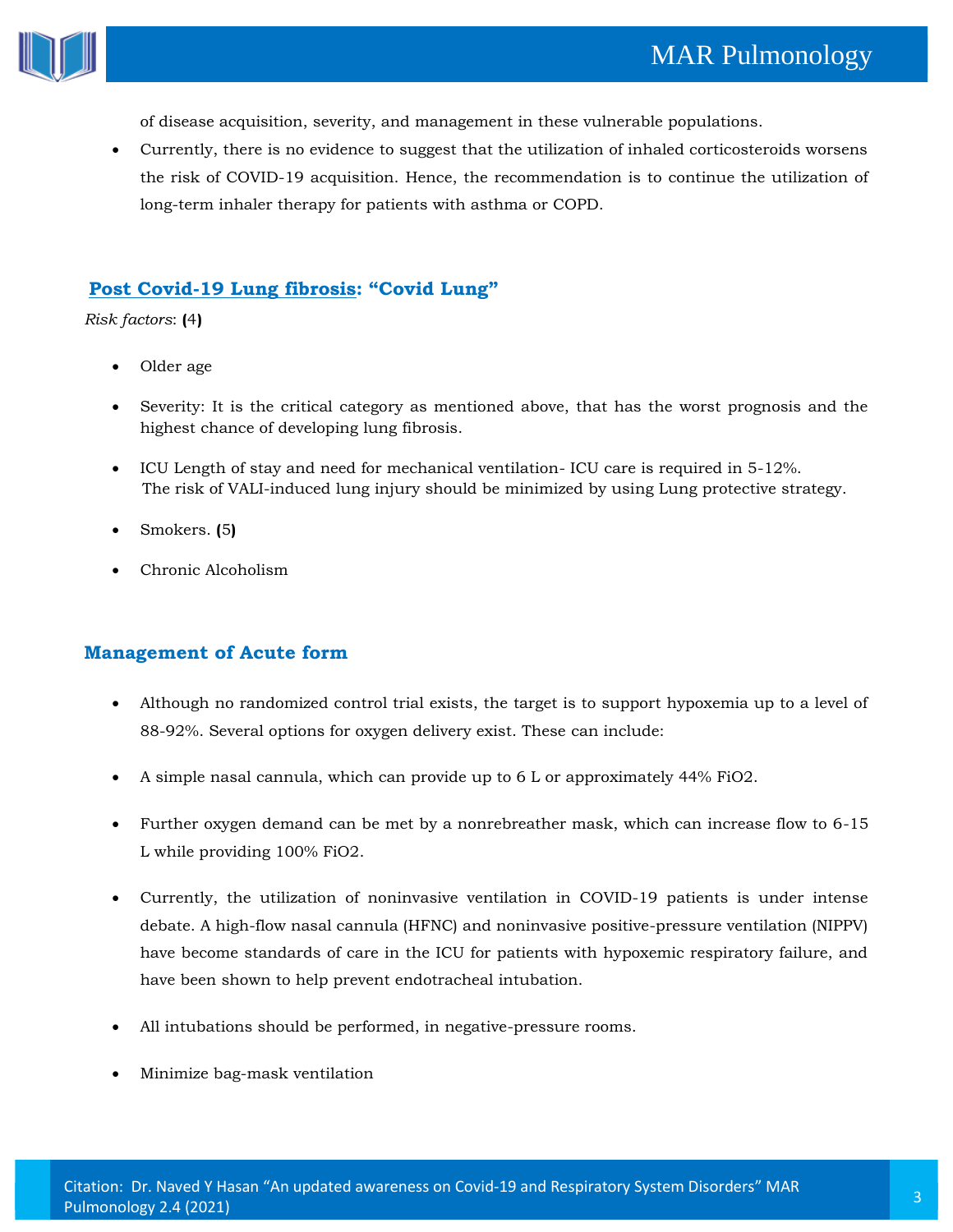

• All intubations should be performed by an experienced practitioner using rapid sequence intubation to maximize first-pass intubation.

The balloon should be inflated immediately after intubation to stop further viral spread.

• All severe forms of ventilated covid pneumonia, with ARDS, should be managed by ARDS protocol which includes low tidal volume and higher ventilator rate strategy to minimize the risk of volutrauma.

**ECMO:** The most important series of 1035 patients from the Extracorporeal Life Support Organization (ELSO) registry, has shown that patients undergoing ECMO support had an in-hospital 90-day death rate of 37.4%.

ECMO is indicated for patients with a PaO2/FiO2 ratio of less than 60 mm Hg for more than 6 hours or less than 50 mm Hg for more than 3 hours. ECMO support should be started, within 7 days of severe ARDS.

# **Management of Chronic form – Lung fibrosis in Covid-19**

Antifibrotic agents like pirfenidone and Nintedanib and azithromycin are currently being used for post covid pulmonary fibrosis, in addition to antivirals. **(**6,7,8,9**)** High-dose steroids are continually being used to treat CSS which may benefit long-term pulmonary complications.

Recently, Ivermectin has been used, prophylactically or therapeutically, in many regions to explore its benefits. However, apart from some anecdotal reports, no real evidence exists for its use.

Pulmonary rehabilitation has been considered to be beneficial. **(**10**)**

Further research is needed, to develop evidence-based guidelines, for further management.

## **Conclusion**

With the growing number of Covid-19 patients, even rare complications like post covid pulmonary fibrosis will have major health implications. Elderly patients, who require ICU care and the need for mechanical ventilation are the highest risk factors, to develop pulmonary fibrosis. Currently, no fully proven options are available for the treatment of post-inflammatory COVID 19 pulmonary fibrosis. Further research is required to find the best evidence-based treatment.

**Author contributions**: wrote the article, searched the literature, and designed the article, for submission.